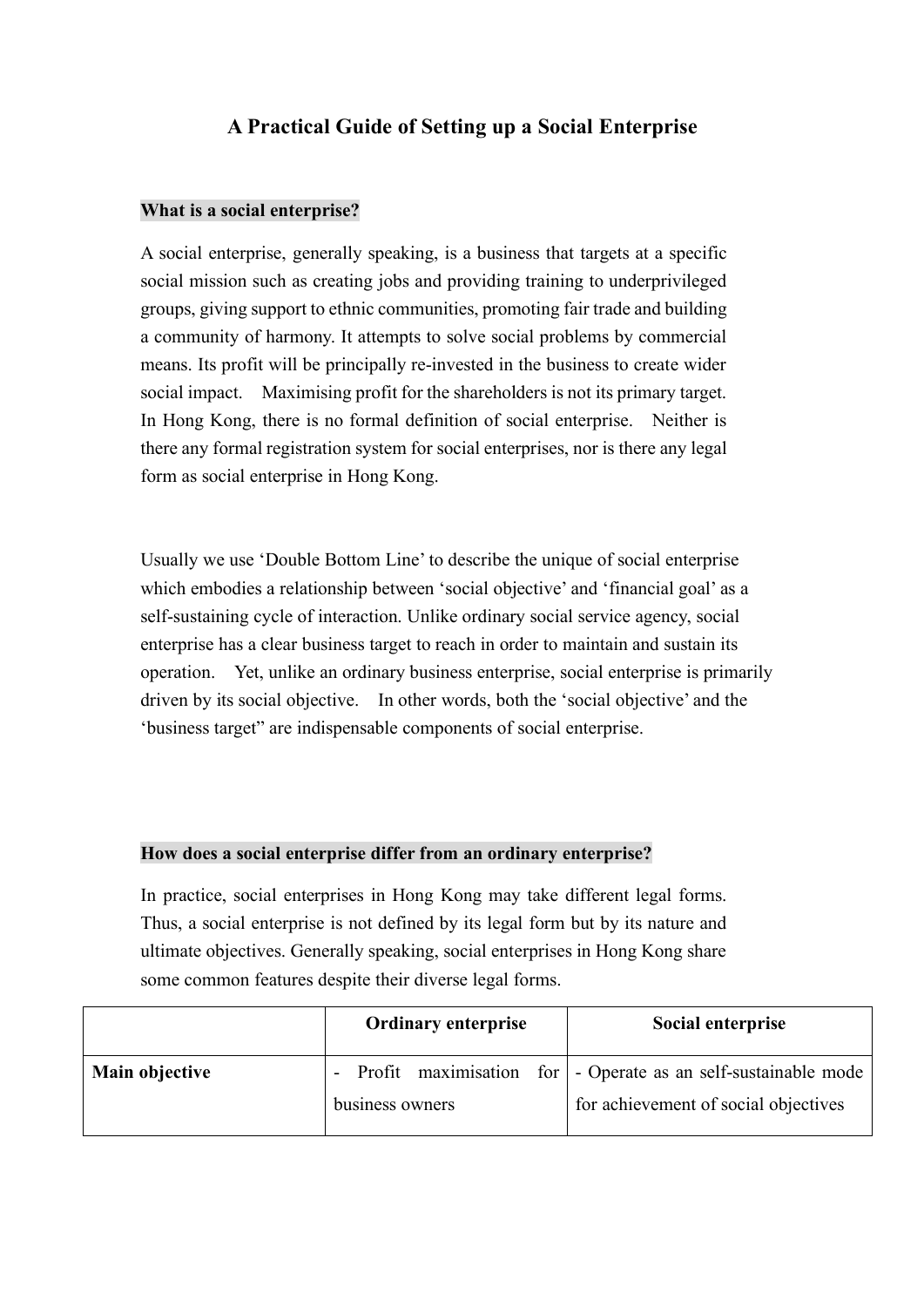| <b>Operation model</b>                                                                  | Profit maximisation                    | - Achievement of social objectives<br>and self-sustainable                                                                                                                                        |
|-----------------------------------------------------------------------------------------|----------------------------------------|---------------------------------------------------------------------------------------------------------------------------------------------------------------------------------------------------|
| <b>Social Objectives</b>                                                                | - Not the mission of the<br>enterprise | - Core value of social enterprises                                                                                                                                                                |
| Job<br>creation<br>for<br>underprivileged groups                                        | - Not necessary                        | - Can be regarded as one of the social<br>objectives, particularly for the Work-<br>Integrated Social Enterprise (WISE)                                                                           |
| <b>Profit distribution to owners</b>                                                    | - Allowed                              | - Allowed, except for those social<br>enterprises<br>already<br>granted<br>tax<br>exemption<br>- In any case, profit distribution is not<br>main aim of shareholders                              |
| Main objective and nature<br>of business expressly stated<br>in constitutional document | - Not compulsory                       | Only applicable to social<br>enterprise not granted tax exemption,<br>but recommended<br>please refer to SE Good Start Book<br>Book 2 'Choosing a Legal Form and<br><b>Recommended Practices"</b> |
| <b>Maximum cap of profit</b><br>sharing                                                 | - Not compulsory                       | - Same as above                                                                                                                                                                                   |
| <b>Asset Lock</b>                                                                       | - Not compulsory                       | - Same as above                                                                                                                                                                                   |

For detailed information and practice, please refer to SE Good Start Book 2 "Choosing a Legal Form and Recommended Practices"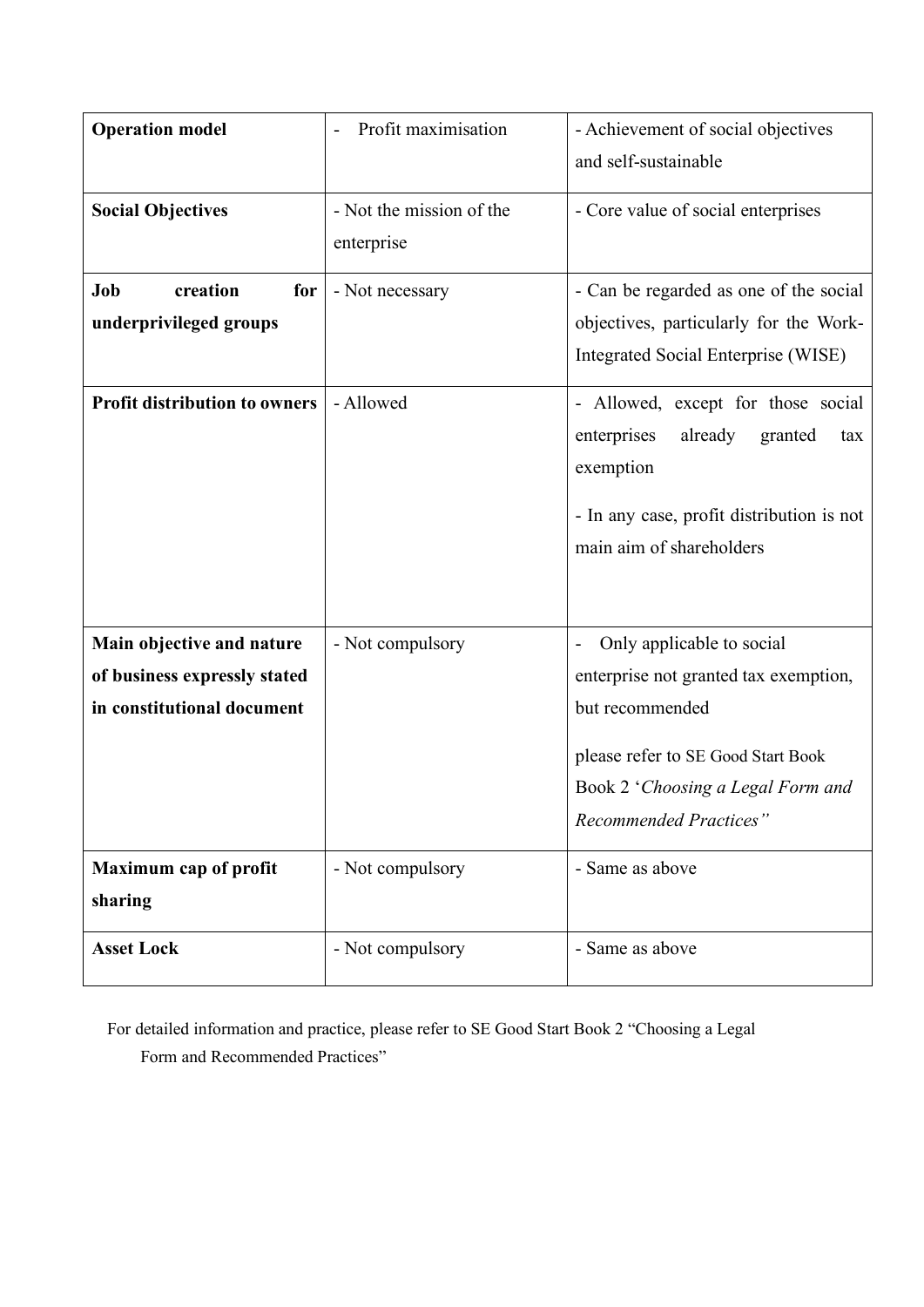## *Information*

Have you thought about what the general public thinks of social enterprises (SEs)? Would your customers agree to the value of the your social enterprise?

This question is of great importance to any founder of social enterprise. Commissioned by the Home Affairs Bureau in 2013, the HKCSS-HSBC Social Enterprise Business Centre and the Chinese University of Hong Kong conducted a research named "The Research Study on the Social Enterprise Sector in Hong Kong - to Capture the Existing Landscape of the Social Enterprises in Hong Kong". A telephone survey of over 1000 citizens was conducted to attempt to understand what they think of social enterprises and their consumption patterns. The findings are interesting:

- $\bullet$  The general public speak highly of SEs. 78.5% of the people interviewed have heard of this term.
- l Broadcasting media are effective channels of promotion as 73.3% of them have come to know SEs through them.
- l 68.8% of them recognise that SEs should be able to make profit as well as to meet their social objectives.
- l 72.4% of them believe that the model of achieving both profit and social objectives is feasible.
- Despite high level of public awareness, 54.3% of them have never bought any products from SEs within the six months before the survey.
- l 69.5% of them, however, say they will definitely or probably buy SE products within the next 6 months.
- The respondents who have bought these products say that a hope that their consumption will benefit the whole society (58.2%) and their identification with the SEs' social objectives (48.7%) are the two major reasons supporting them to buy SE products.
- l 60% of them are even willing to pay more for the products of SEs.
- l 77.9% of them are willing to pay as much as 10% extra amount of money for SE products.
- l 61.5% of them think it would be most convenient for them to buy SE products in supermarkets and convenience stores while 53.2% say housing estate stores.

The above results may help you understand the characteristics of your potential customers. For detailed information, please visit the website:

http://www.social-enterprises.gov.hk/en/research/research.html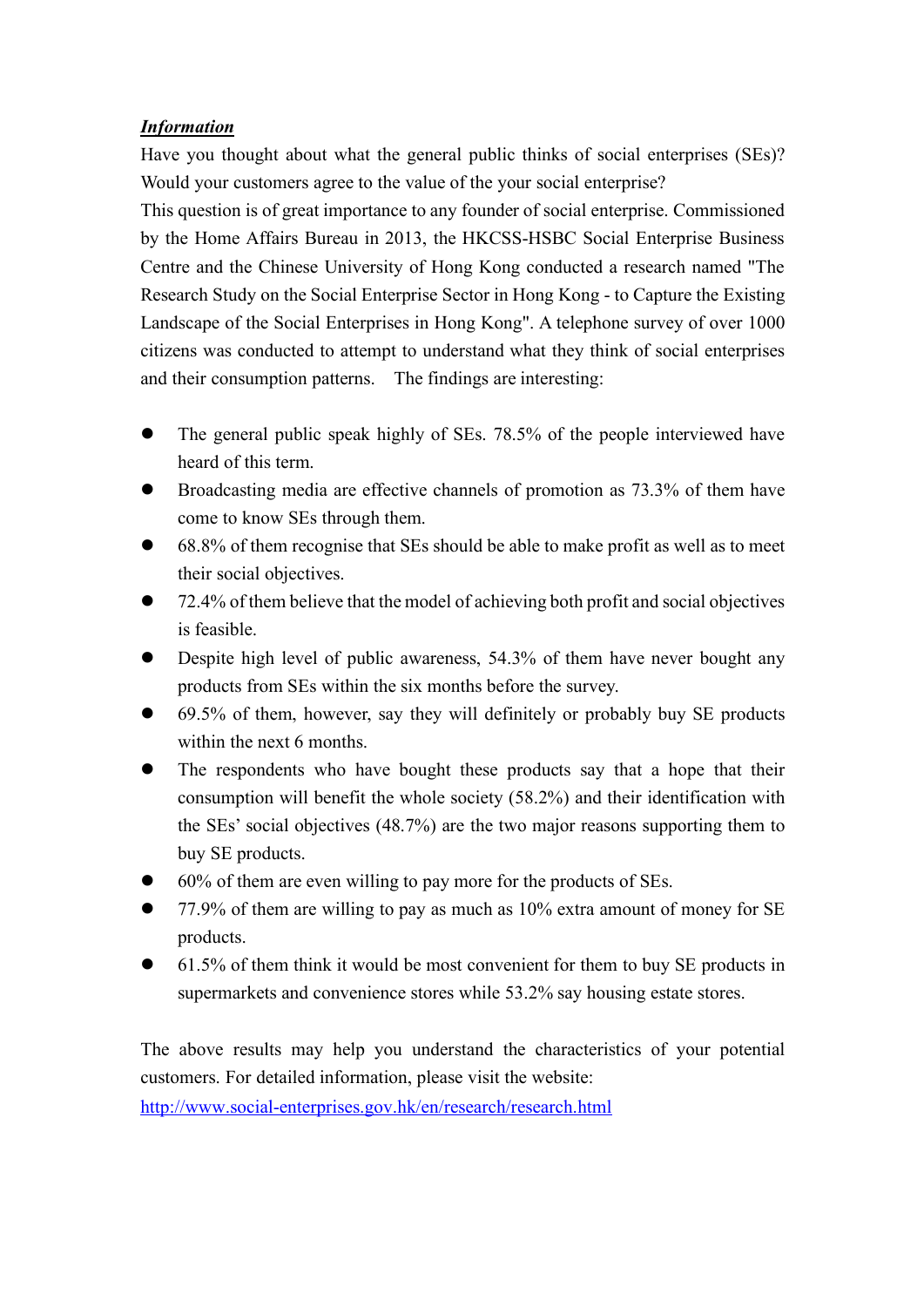# **Five Stages of Setting up a Social Enterprise: Inspire, Incubate, Innovate, Invest, Impact**

You may now be at different stages in the process of preparing to set up a social enterprise. Some of you may still be identifying a social problem to focus on while some couldn't wait to register it as a company and to raise capital. Wherever you are, we suggest you to slow down a bit and examine your plan against the five-stage framework below to see if there is anything you can make further improvement.

## First Stage: Inspire

Although responding to social issue is the core of social enterprise, what is often ignored by most social entrepreneurs is precisely this core function. Many founders of newly established social enterprises start with business model and plan rather than understanding the social problem. They usually spend much time on market researches, while seldom pay attention to understanding what the community or the people really need.

A social enterprise would be no different from an ordinary enterprise if it is not built on a thorough understanding of the concerned social issue and need. A perfect business plan will be meaningless if it lacks a soul - the social value itself. Therefore, the first, and indeed the most important step is to understand the needs / problems as well as the potentials of the community.

*Census and Statistics Department* www.censtatd.gov.hk/home.html *Commission on Poverty Archives www.povertyrelief.gov.hk/eng/archives.html The Hong Kong Council of Social Service – Poverty Information www.poverty.org.hk*

## Second Stage: Incubate

There are many incubation platforms in Hong Kong that provide advisory services for newly established social enterprises. But don't forget that you are the founder of your social enterprise and you should be its most informed incubator. Nothing can be achieved if you do not even have an initial idea to base your social enterprise on. At this stage, you are supposed to devise your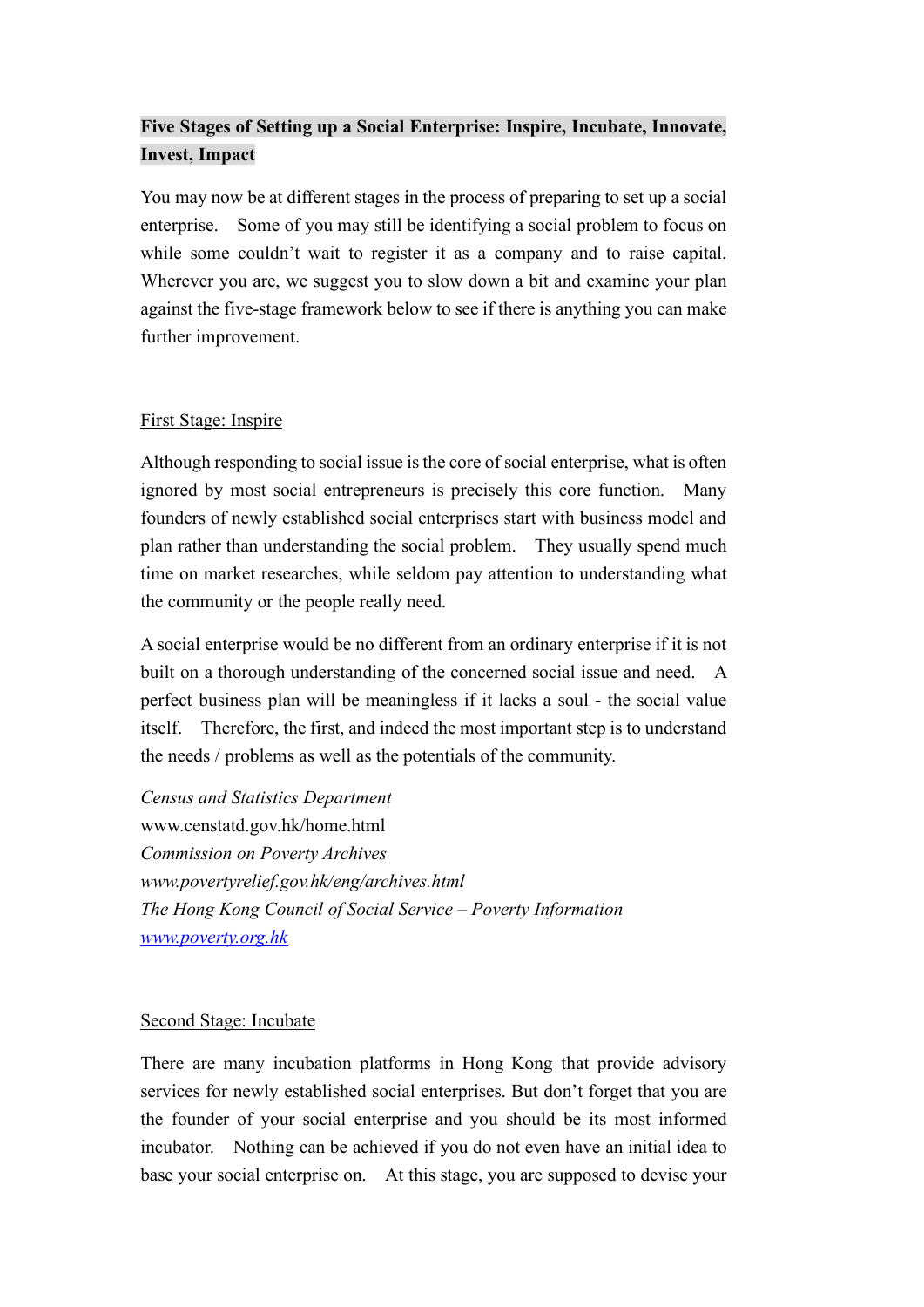business model, understand the market needs, build your team, as well as the organisational structure of your social enterprise. To be able to accomplish all these, you should equip yourself by taking part in training programmes, workshops and business clinics.

Hong Kong Council of Social Service – HSBC Social Enterprise Business Centre http://www.socialinnovation.org.hk PolyU Technology and Consultancy Company Limited – Good Seed goodseed.hk SOW (Asia) Foundation Limited - Fast Forward www.cn-sowasia.org/applicationform The Yeh Family Philanthropy Limited- Nurturing Social Minds www.nsm.hk

#### Third Stage: Innovate

Everyone is talking about innovation, but what is "innovation"? Is having something original and new a must to make a good social enterprise? In fact, many are mistaking innovation for invention. Social enterprises do not have to create brand new groundbreaking products, services or plans. "Innovation" is about approaching old issues with new models and solutions. It will be great if a social enterprise does invent something, but innovation is more a means than an end itself. Please bear this in mind.

*Practical Tools to trigger and support social innovation* 

*diytoolkit.org*

*McKinsey's Analysis and Case Sharing on Social Innovation*

*mckinseyonsociety.com/topics/social-innovation*

## Fourth Stage: Invest

Little can be done without capital even if we have got a terrific plan. You are suggested to consider applying for grant from the seed money programme launched by the Government in recent years. Some funding programmes were once for non-profit organisations only, but they are now open to other entities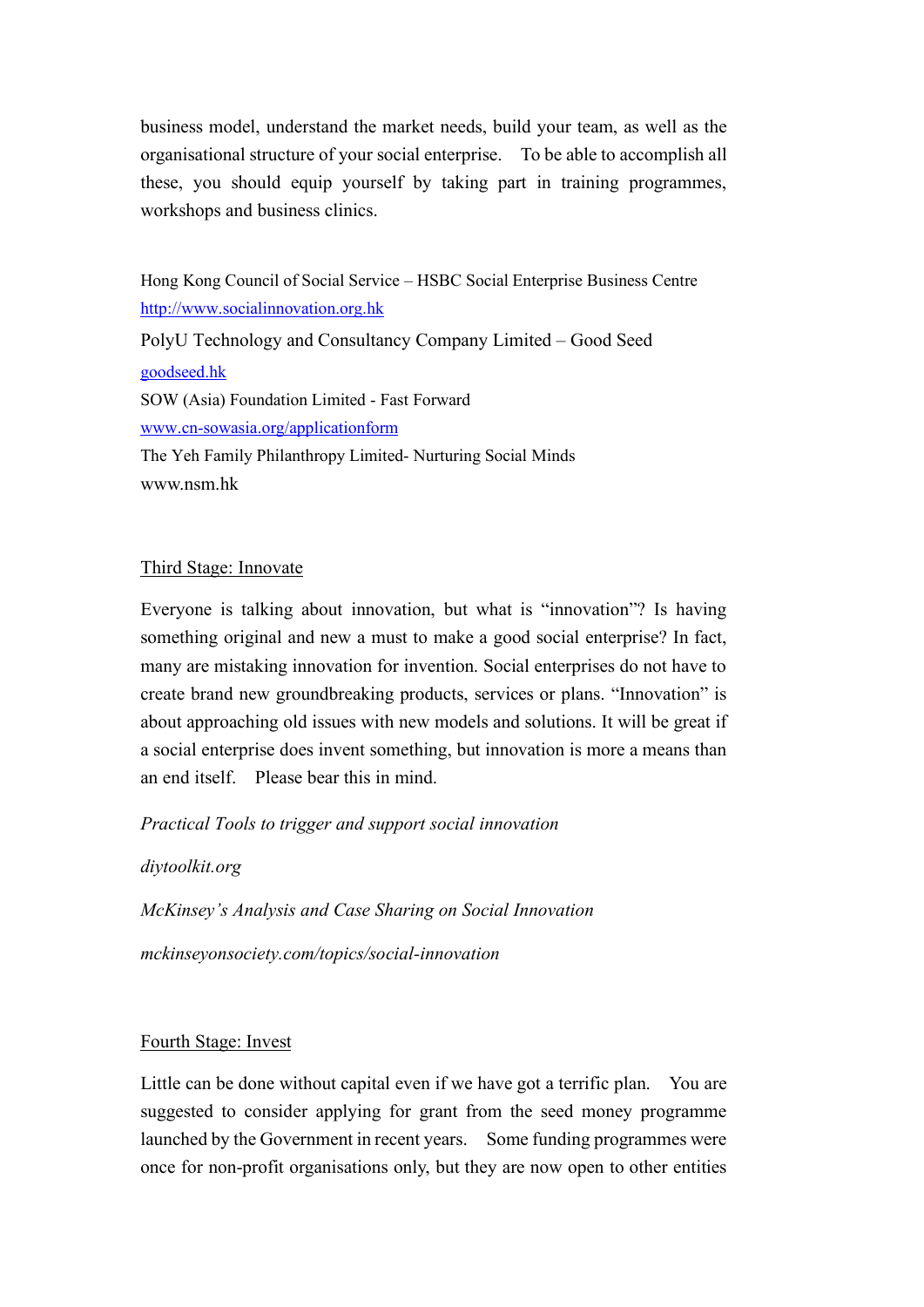including private companies. Apart from this, there are some venture capital funds targeting at the highly competitive social enterprises with big social impact. They either directly invest in them or provide loans to them. As in an old Chinese saying: a real genius does not worry about whether there will be a scout.

Home Affairs Department: Enhancing Self-Reliance Through District Partnership Programme

www.had.gov.hk/tc/public\_services/en\_self\_reli/index.htm

Social Welfare Department: "Enhancing Employment of People with Disabilities through Small Enterprises" Project www.swd.gov.hk/tc/index/site\_pubsvc/page\_rehab/sub\_listofserv/id\_enhancinge

Social Innovation and Entrepreneurship Development Fund (SIE Fund) www.sie.gov.hk

Development Bureau: Revitalising Historic Buildings Through Partnership Scheme www.heritage.gov.hk

## Fifth Stage: Impact

How should the social value of a social enterprise be gauged? It is a problem that worries many social entrepreneurs. For a social enterprise at an embryonic stage, it is not easy to assess its social impact due to lack of data. Don't be overwhelmed by this problem. It is already commendable that you have seriously thought about this at this start up stage. There are many tools available to assess social impacts. There are also workshops providing you with training on knowledge and skills in social impact assessment. What you need to do at this stage is to go check them out.

*SROI Network*  thesroinetwork tumblr com *Social Value UK socialvalueuk.org/what-is-sroi/the-sroi-guide "Creating Your Theory of Change – NPC's Practical Guide" www.thinknpc.org/publications/creating-your-theory-of-change/*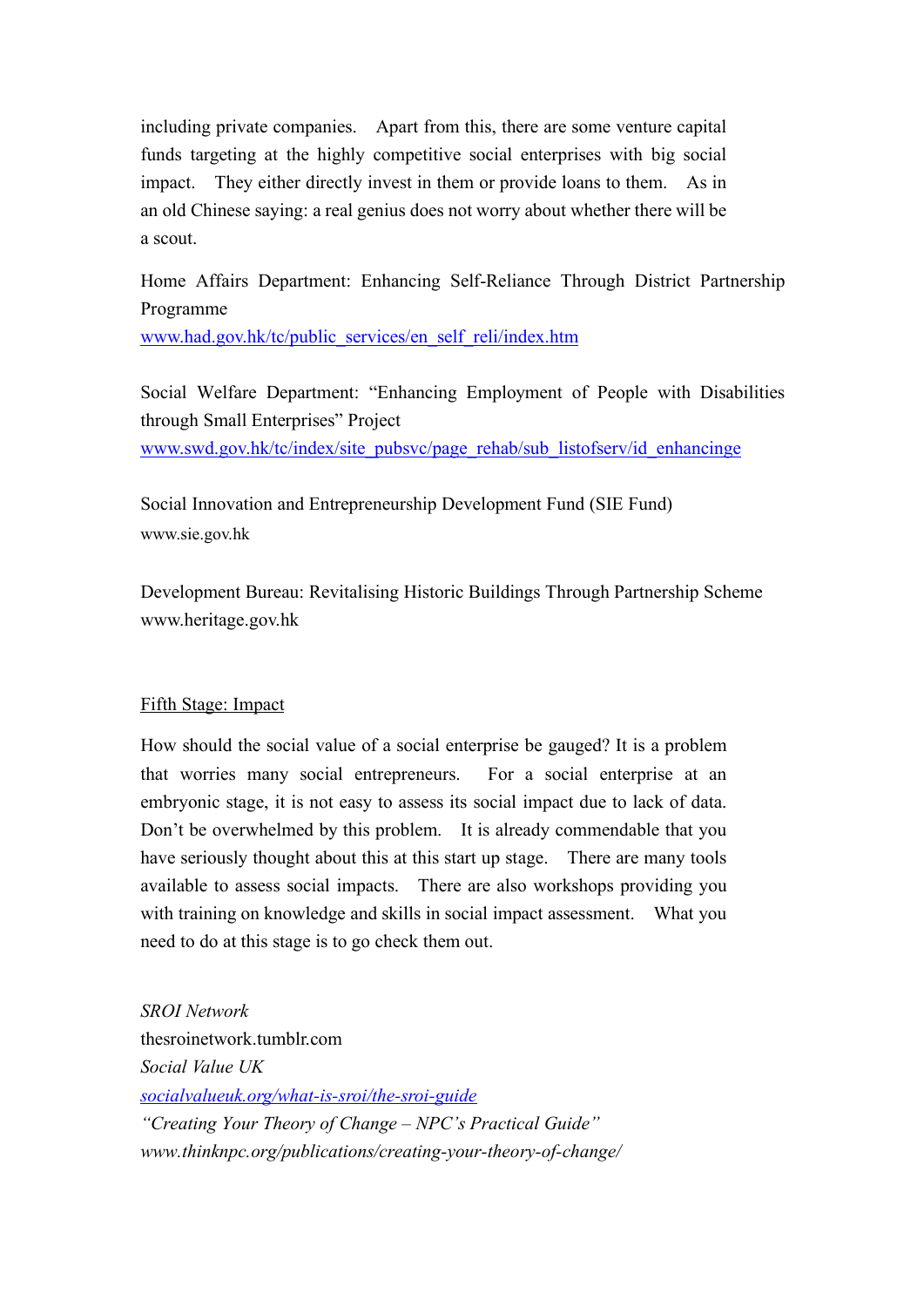## **Supporting Platforms and Schemes for Start-up**

#### **Government Funding and Support**

Development Bureau: Revitalising Historic Buildings Through Partnership Scheme www.heritage.gov.hk

Home Affairs Department: Enhancing Self-Reliance Through District Partnership Programme

#### www.had.gov.hk/en/public\_services/en\_self\_reli/index.htm

Social Innovation and Entrepreneurship Development Fund www.sie.gov.hk Social Welfare Department: "Enhancing Employment of People with Disabilities through Small Enterprises" Project www.swd.gov.hk/en/index/site\_pubsvc/page\_rehab/sub\_listofserv/id\_enhancinge

**Social Innovation and Entrepreneurship Development Fund intermediaries** The Hong Kong Council of Social Service – Impact Incubtaor www.socialinnovation.org.hk

PolyU Technology and Consultancy Company Limited – Good Seed www.goodseed.hk

SOW Asia Foundation –Fast Forward www.cn-sowasia.org/applicationform

The Yeh Family Philanthropy - Nurturing Social Minds www.nsm.hk

## **SE Funding Schemes and Social Venture Platforms**

British Council Hong Kong - Social Investment Platform www.britishcouncil.hk/programmes/society/skills-social-entrepreneurs

Hong Kong Polytechnic University - Micro Fund www.polyu.edu.hk/ife/polyumfund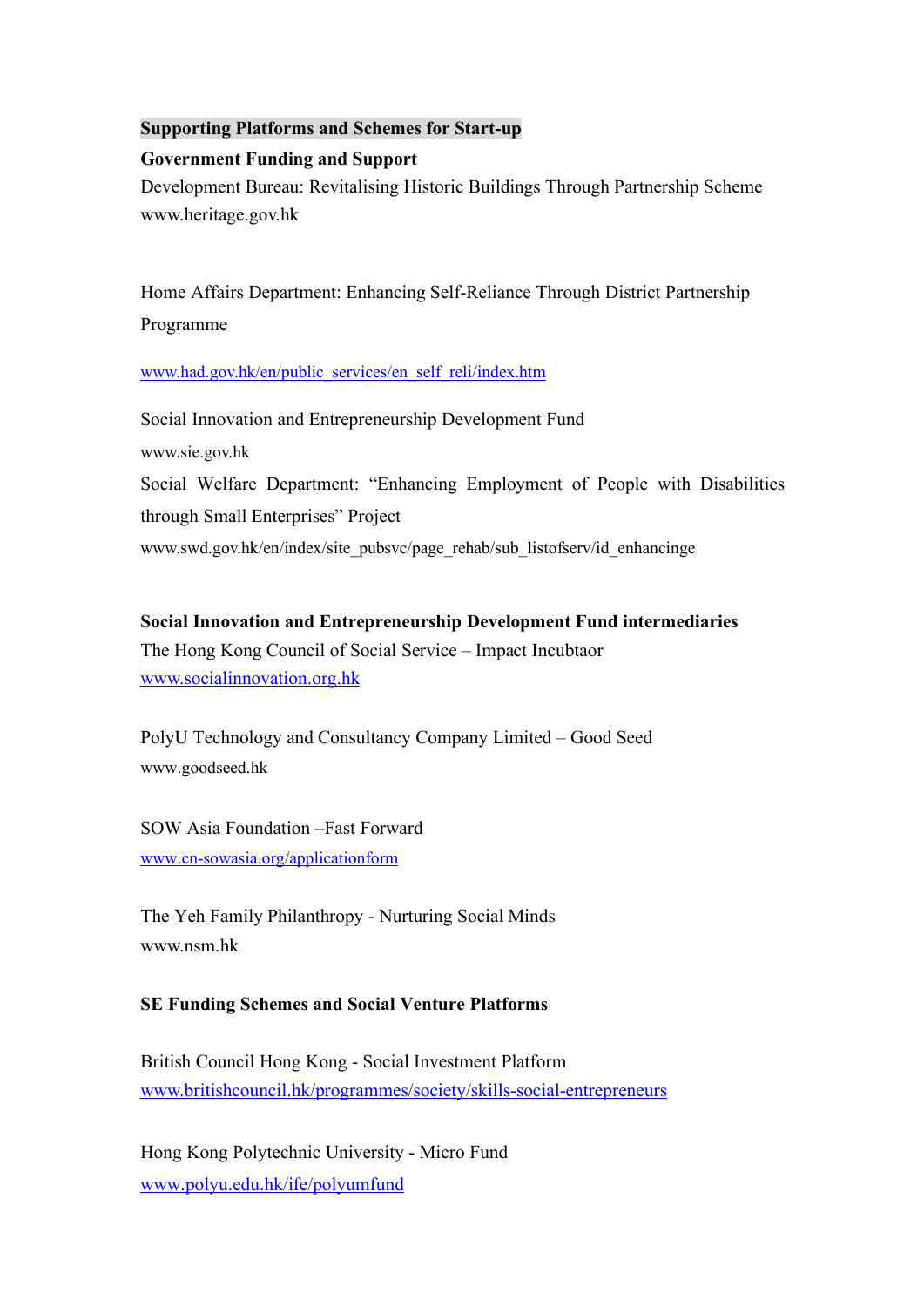Social Ventures Hong Kong www.sv-hk.org

Social Impact Partners socimpactpartners.org

The Hong Kong Council of Social Service - DBS Social Enterprise Advancement Grant and DBS Social Innovators /www.dbs-socialinnovators.hk

UnLtd Hong Kong www.unltdhongkong.org

## **SE Supporting Schemes and Platforms**

Chinese University of Hong Kong - Hong Kong Social Enterprise Challenge hksec.hk

City University of Hong Kong – Project Flame www.projectflame.hk

Education for Good education-for-good.com

Fullness Social Enterprises Society www.fses.hk

Hong Kong General Chamber of Social Enterprises www.sechamber.hk

Hong Kong Productivity Council – SME One www.smeone.org

Hong Kong Social Entrepreneurship Forum www.hksef.org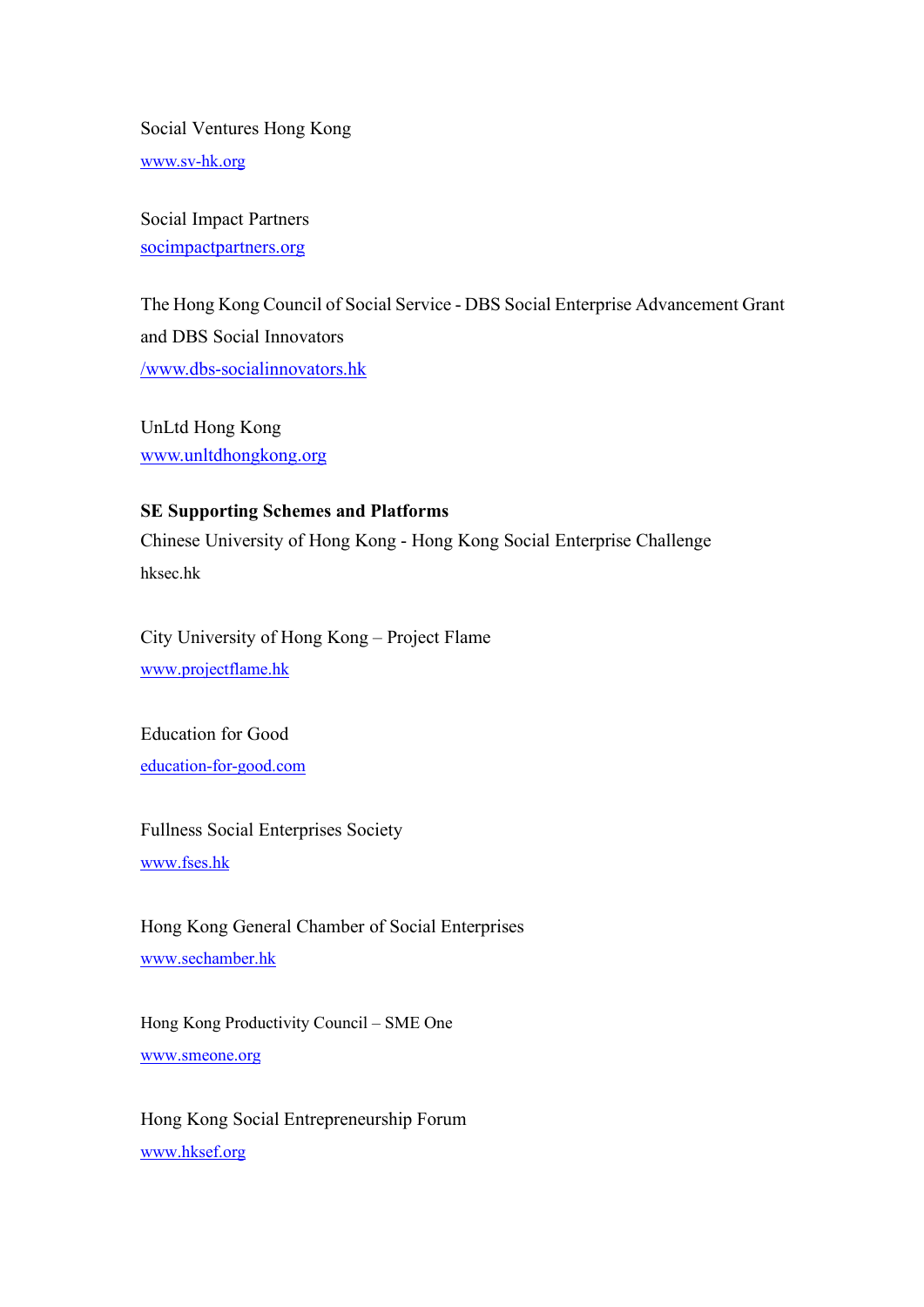MaD SCHOOL Accumulator Scheme

www.mad.asia/posts/759/MaD-School

Social Enterprise Summit ses.org.hk

SOW Asia Foundation www.cn-sowasia.org

The Good Lab goodlab.hk

The Hong Kong Council of Social Service -HSBC Social Enterprise Business Centre www.socialenterprise.org.hk

The Hong Kong Council of Social Service – Impact Incubator www.socialinnovation.org.hk

The Hong Kong Federation of Youth Groups Jockey Club Social Innovation Centre m21.hk/sic/tc/latest.php

The Hong Kong Polytechnic University – Jockey Club Design Institute for Social Innovation

www.sd.polyu.edu.hk/en/j.c.-innovation-tower/jockey-club-design-institute-for-socialinnovation

The Hong Kong Social Enterprise Incubation Centre Limited www.seic.hk

The Yeh Family Philanthropy www.yehfp.com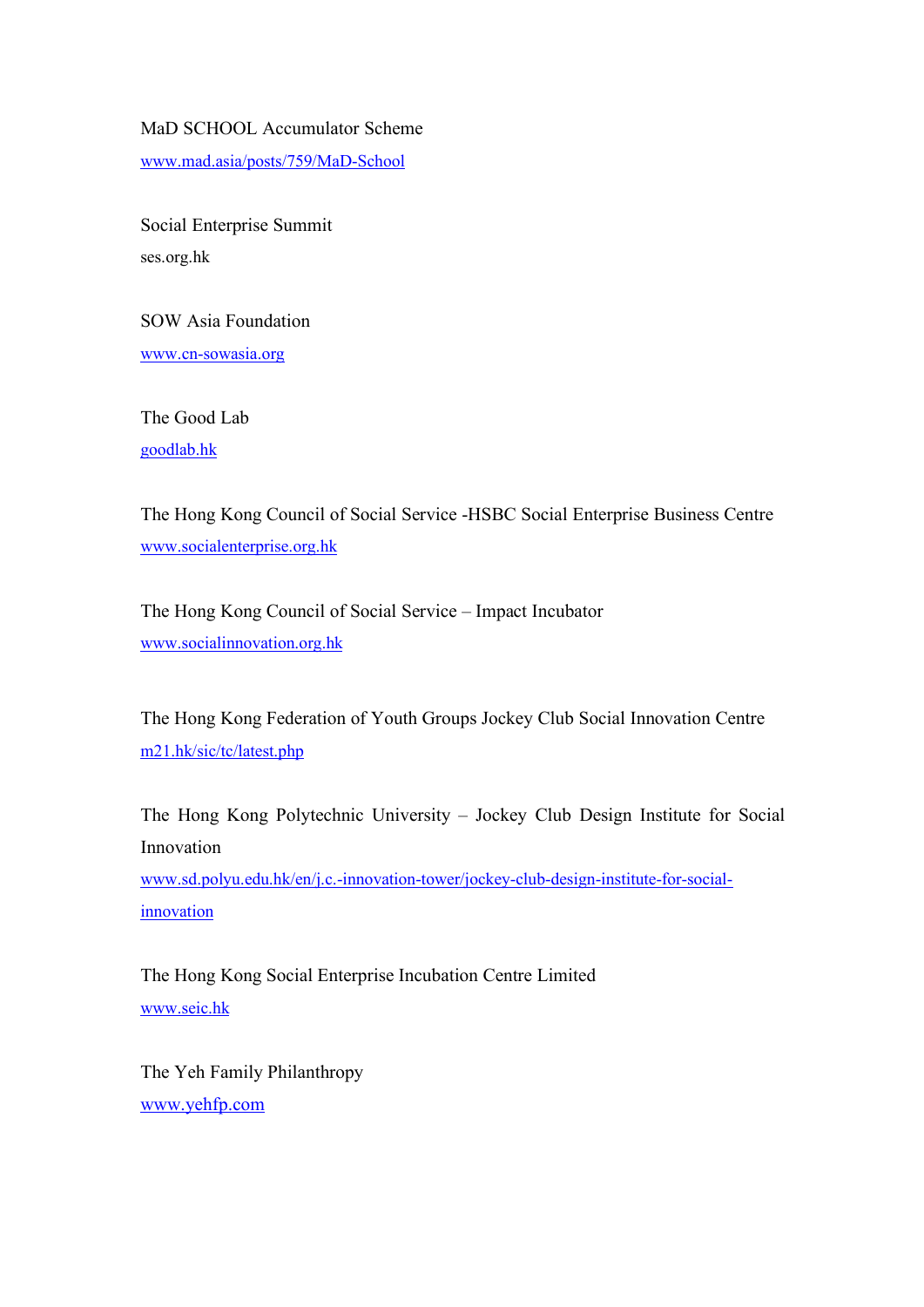#### **SE Directory、Social Impact Assessment and SSE Mark**

Centre for Social Impact (HKCSS) sia.hkcss.org.hk

Fullness Social Enterprises Society www.fses.hk

Hong Kong Institute of Social Impact Analysts www.hkisia.org

Hong Kong General Chamber of Social Enterprises - Social Enterprise Endorsement (SEE) Mark www.seemark.hk The Hong Kong Council of Social Service - HSBC Social Enterprise Business Centre – Social Enterprise Directory www.socialenterprise.org.hk/en/sedirectory

#### **SE Sales and Trading Platform**

Tithe Ethical Consumption https://www.ethicalconsumption.hk

The Hong Kong Council of Social Service - HSBC Social Enterprise Business Centre – Good Goods Social Enterprise Sales Platform http://www.goodgoods.hk

Examples in the above table are for reference only.

## **About SEBC**

HKCSS-HSBC Social Enterprise Business Centre (SEBC) is a collaborative platform under the Hong Kong Council of Social Service (HKCSS) with a mission to support over 570 social enterprises and their beneficiaries. We initiate partnership among business sector, professional groups and social enterprises through a variety of